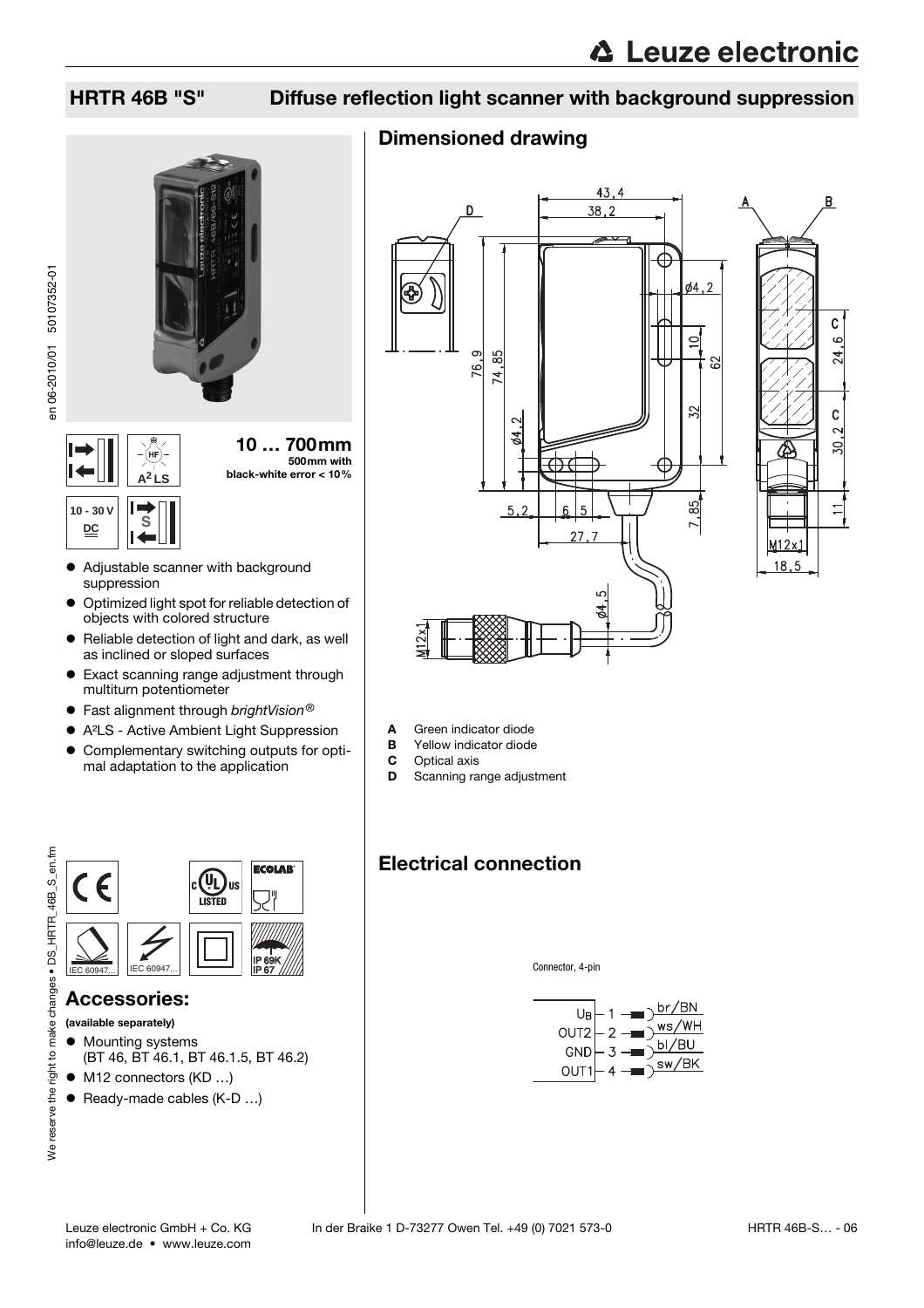## **∆ Leuze electronic**

### HRTR 46B "S"

### **Specifications**

#### Optical data Red light

Typ. scanning range limit (white 90%) 1) Scanning range<sup>2</sup> Adjustment range<br>Light source Light source LED (modulated light) Light spot **Example 2** Smm<sup>2</sup> (focussed at approx. 200 mm)

#### Timing

Switching frequency 200Hz<br>
Response time 2.5 ms Response time  $2.5 \text{ms}$ <br>Delay before start-up  $\leq 100 \text{ms}$ Delay before start-up

#### Electrical data

Operating voltage UB 3) Residual ripple ≤ 15% of UB Open-circuit current<br>Switching output .... /66....

Signal voltage high/low Output current

### Indicators

Green LED ready Yellow LED reflection

### Mechanical data

Housing plastic<br>Optics cover the plastic plastic Optics cover plastic Weight **Connection type** 

#### Environmental data

Ambient temp. (operation/storage) -40°C … +60°C/-40°C … +70°C<br>Protective circuit <sup>5)</sup> 2, 3 VDE safety class <sup>6)</sup><br>Protection class II, all-insulated Protection class IP 67, IP 69K LED class 1 (acc. to EN 60825-1) Standards applied IEC 60947-5-2

10 … 700mm see tables<br>120 ... 700mm 620nm (visible red light)

10 … 30VDC (incl. residual ripple)<br> $\leq$  15% of U<sub>B</sub><br> $\leq$  20mA Switching output …/66. … 2 push-pull switching outputs 4) pin 2: PNP dark switching, NPN light switching pin 4: PNP light switching, NPN dark switching<br> $\geq$  (U<sub>B</sub>-2V)/≤ 2V<br>max. 100mA

Yellow LED, flashing reflection, no performance reserve

2, 3

- 1) Typ. scan. range limit: max. achievable scanning range for light objects (white 90%)
- 2) Scanning range: recommended scanning range for objects with different diffuse reflection 3) For UL applications: for use in class 2 circuits only
- 4) The push-pull switching outputs must not be connected in parallel
- 5) 2=polarity reversal protection, 3=short-circuit protection for all outputs
- 6) Rating voltage 50V

#### • Approved purpose:

This product may only be used by qualified personnel and must only be used for the approved purpose. This sensor is not a safety sensor and is not to be used for the protection of persons.

#### Tables 1 10 700 2 30 650 3 60 550 1 white 90% 2 grey 18% 3 black 6%

Scanning range [mm]

#### Diagrams







**B** grey 18% **C** black 6%

### y

x

## Remarks

- $\bullet$  With the set scanning range, a tolerance of the upper scanning range limit is possible depending on the reflection properties of the material surface.
- A minimal edge error (reliable detection of objects with colored structure) is achieved at an actuation distance in the range of 150 … 250mm.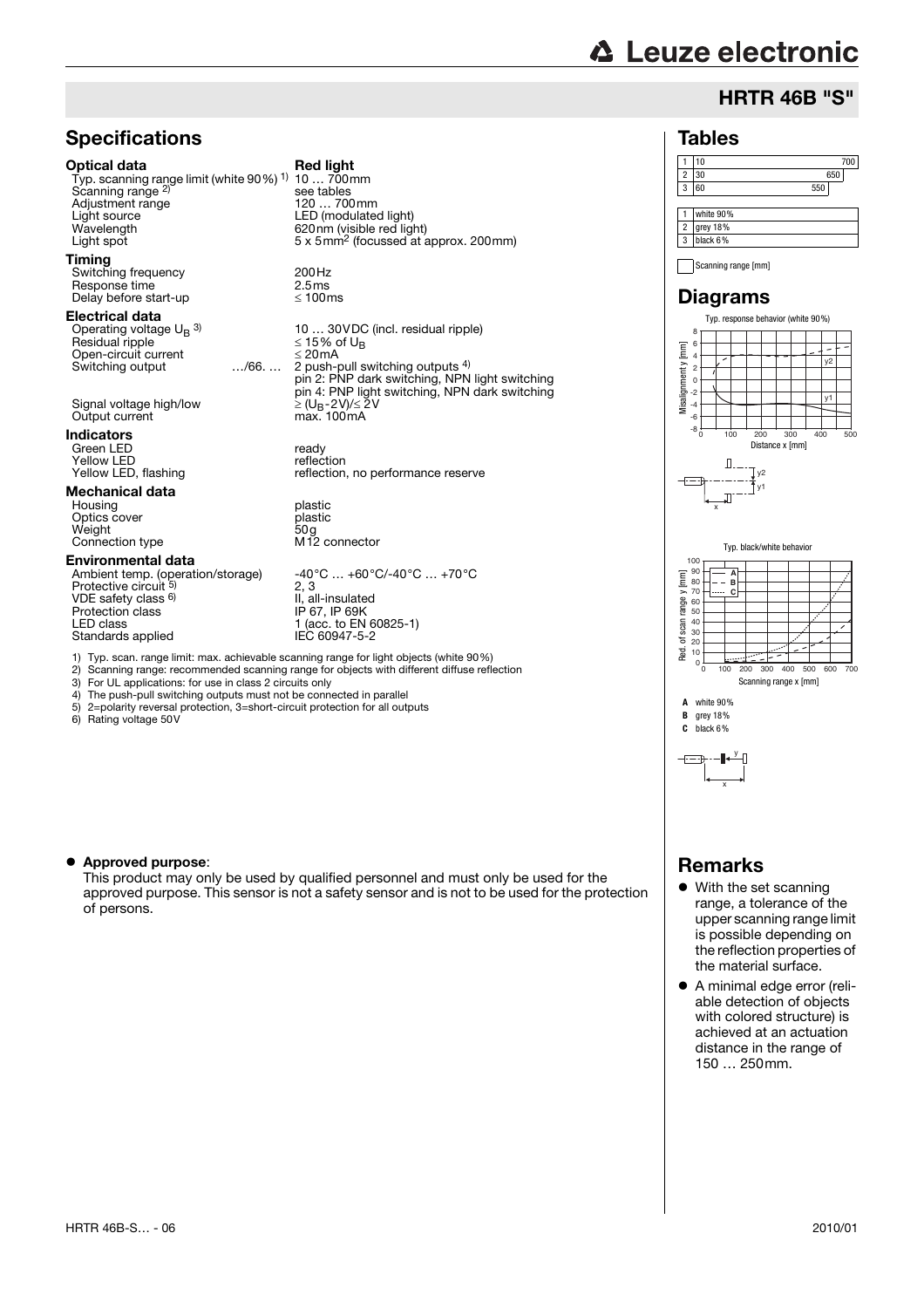### HRTR 46B "S" Diffuse reflection light scanner with background suppression

### Order guide

The sensors listed here are preferred types; current information at www.leuze.com.

#### **With M12 connector**

Complementary switching output discussed by the HRTR 46B/66-S-S12 50106559

# **Designation Part No.**

**HRTR 46B/ 66- S- S12**

### Type key

| <b>Operating principle</b>   |                                                                  |  |  |
|------------------------------|------------------------------------------------------------------|--|--|
| <b>HRTR</b>                  | Scanner with background suppression with light visible red light |  |  |
|                              |                                                                  |  |  |
| <b>Series</b>                |                                                                  |  |  |
| 46B                          | 46B Series                                                       |  |  |
| <b>Switching output</b>      |                                                                  |  |  |
| /66                          | Complementary push-pull switching outputs                        |  |  |
| /44                          | Complementary PNP switching outputs                              |  |  |
| /4                           | Pin 4 PNP switching output, pin 2 no contact or warning output   |  |  |
| /6                           | Pin 4 push-pull switching output, pin 2 no contact               |  |  |
|                              | <b>Function characteristics</b>                                  |  |  |
| N/A                          | Pin 4 light switching; with push-pull, PNP light switching       |  |  |
| D                            | Inverted switching logic                                         |  |  |
| <b>Product modifications</b> |                                                                  |  |  |
| -xxxx                        | Scanning range in mm, only for preset sensors (only on request)  |  |  |
| -xxxxF                       | Permanent setting (only on request)                              |  |  |
| -S                           | Focussed at approx. 200mm                                        |  |  |
| <b>Electrical connection</b> |                                                                  |  |  |
|                              |                                                                  |  |  |

| N/A      | Cable, standard length 2000 mm          |
|----------|-----------------------------------------|
| .200-S12 | Cable, length 200 mm with M12 connector |
| $-S12$   | M <sub>12</sub> connector               |